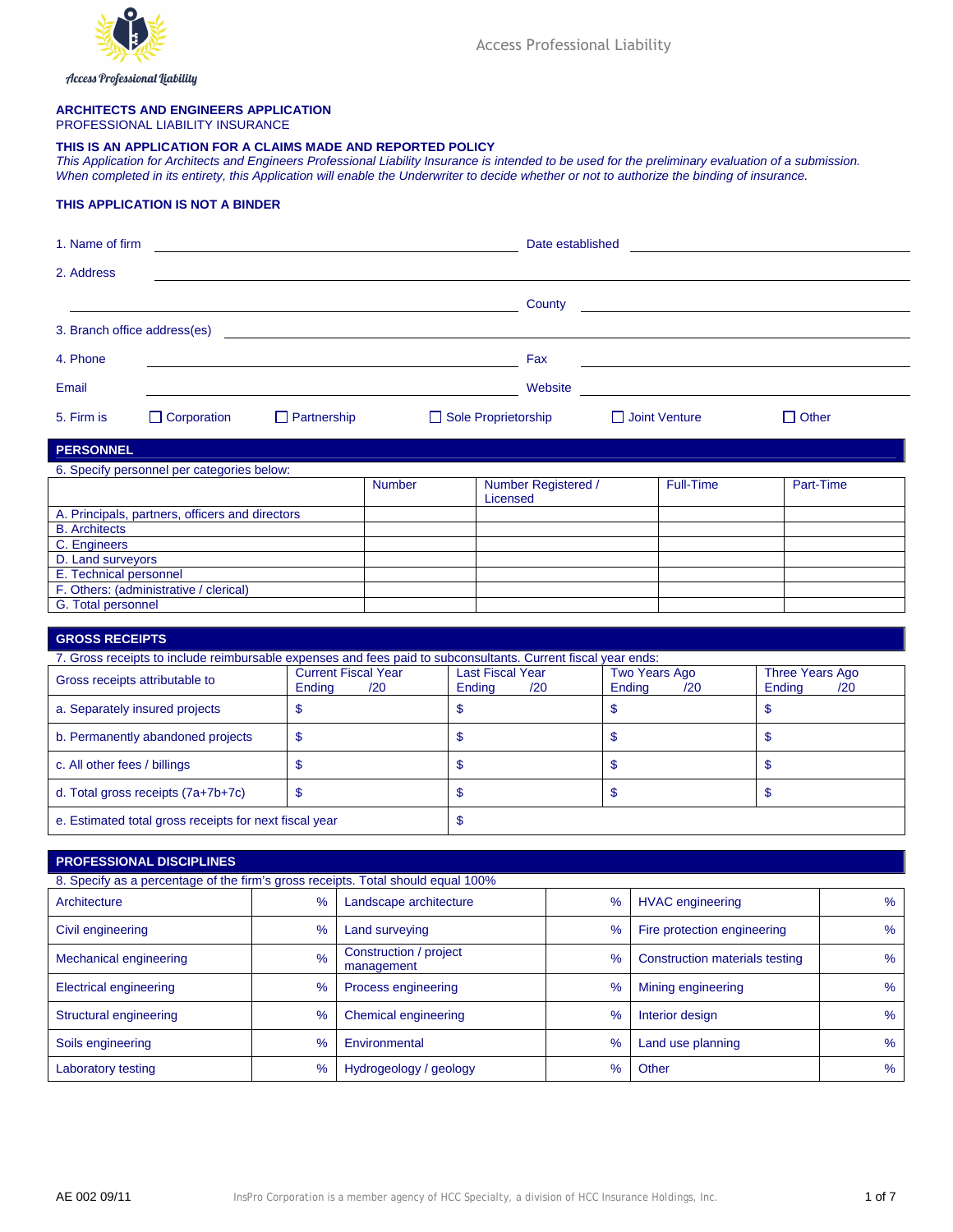

### **ARCHITECTS AND ENGINEERS APPLICATION**  PROFESSIONAL LIABILITY INSURANCE

| <b>SERVICES</b> |                                                                                    | <b>PROJECTS</b> |      |                                                                                                                                                          |                               |
|-----------------|------------------------------------------------------------------------------------|-----------------|------|----------------------------------------------------------------------------------------------------------------------------------------------------------|-------------------------------|
|                 | <b>Percent Gross Receipts (Must total 100%)</b>                                    |                 |      | As a Percent of Gross Receipts (Must total 100%)                                                                                                         |                               |
| 9.              | a. Design / Studies                                                                |                 | 12.  | a. Schools, colleges                                                                                                                                     | $\frac{9}{6}$                 |
|                 | 1. Design with construction observation/review                                     | %               |      | b. Hospitals, retirement or convalescent homes                                                                                                           | $\%$                          |
|                 | 2. Design without construction observation/review                                  | %               |      | c. Hotels, motels or resort properties                                                                                                                   | $\frac{9}{6}$                 |
|                 | 3. Studies, planning, permitting                                                   | %               |      | d. Condominiums / townhouses                                                                                                                             | $\frac{9}{6}$                 |
|                 | <b>b. Construction Related Services</b>                                            |                 |      | e. Residential subdivisions / tract homes                                                                                                                | $\frac{9}{6}$                 |
|                 | 1. Construction management services (agency)                                       | %               |      | f. Custom single family residential                                                                                                                      | $\frac{9}{6}$                 |
|                 | 2. Construction management services (at risk)                                      | %               |      | g. Remodel only - single home                                                                                                                            | $\%$                          |
|                 | 3. Project management                                                              | %               |      | h. Apartments                                                                                                                                            | $\frac{9}{6}$                 |
|                 | 4. Construction observation / review without design                                | %               |      | i. Office / commercial / retail                                                                                                                          | $\frac{9}{6}$                 |
|                 | c. Surveying                                                                       |                 |      | j. Government / public buildings                                                                                                                         | $\frac{9}{6}$                 |
|                 | 1. Construction Staking                                                            | %               |      | k. Industrial process                                                                                                                                    | $\frac{9}{6}$                 |
|                 | 2. Topographic / boundary surveys                                                  | %               |      | I. Machine design                                                                                                                                        | $\frac{9}{6}$                 |
|                 | 3. Other ______                                                                    | %               |      | m. Sports stadiums / amusement parks                                                                                                                     | $\frac{9}{6}$                 |
|                 | d. Inspections as Stand-Alone Service                                              |                 |      | n. Public utilities / power generation                                                                                                                   | $\frac{9}{6}$                 |
|                 | 1. Construction inspection                                                         | %               |      | o. Jails / justice                                                                                                                                       | $\frac{9}{6}$                 |
|                 | 2. Real estate pre-acquisition                                                     | %               |      | p. Airports                                                                                                                                              | $\frac{9}{6}$                 |
|                 | 3. Mold inspection / investigation                                                 | %               |      | q. Roads / highways / traffic                                                                                                                            | $\frac{9}{6}$                 |
|                 | 4. Water intrusion inspection                                                      | %               |      | r. Sewage or waste disposal systems                                                                                                                      | $\frac{9}{6}$                 |
|                 | e. Miscellaneous Services                                                          |                 |      | s. Water systems                                                                                                                                         | $\overline{\phantom{1}}^{\%}$ |
|                 | 1. Forensic / expert witness                                                       | %               |      | t. Wastewater treatment plants                                                                                                                           | $\frac{9}{6}$                 |
|                 | 2. Plan checking                                                                   | %               |      | u. Pipelines                                                                                                                                             | $\frac{9}{6}$                 |
|                 | 3. Quantity / cost estimating                                                      | %               |      | v. Dams / reservoirs / mines / quarries                                                                                                                  | $\frac{9}{6}$                 |
|                 | 4. Drafting (stand-alone service without design)                                   | %               |      | w. Harbors, jetties, docks or piers                                                                                                                      | $\frac{9}{6}$                 |
|                 | 5. Other ______                                                                    |                 |      | x. Bridges, trestles or tunnels                                                                                                                          | $\overline{\phantom{1}}^{\%}$ |
|                 |                                                                                    |                 |      | y. Parking garages / theaters / convention<br>centers                                                                                                    | $\frac{9}{6}$                 |
| <b>CLIENTS</b>  |                                                                                    |                 |      | z. Falsework / shoring / temporary structures                                                                                                            | $ \frac{\%}{\%}$              |
|                 | <b>Percent of Clients (Must total 100%)</b>                                        |                 |      | Other                                                                                                                                                    | $\frac{9}{6}$                 |
| 10.             | a. Government or public entities                                                   | %               | 13.  | In the past 5 years has your firm, a predecessor firm or any<br>other insured provided any services on residential condominium<br>or townhouse projects? |                               |
|                 | b. Owners acting as their own builders                                             | %               |      | $\Box$ Yes                                                                                                                                               | $\Box$ No                     |
|                 | c. Design/Build or turnkey contractors                                             | %               |      | If yes, please provide details and complete the following:                                                                                               |                               |
|                 | d. Other contractors                                                               | %               |      | Total number of condominium / townhouse projects?                                                                                                        |                               |
|                 | e. Developers                                                                      | %               |      | Approximate total construction value?                                                                                                                    | $\mathsf S$                   |
|                 | f. Financial and lending institutions                                              | %               |      |                                                                                                                                                          |                               |
|                 | g. Other design professionals                                                      | $\frac{9}{6}$   | 14a. | What percentage of the firm's projects are done<br>on a Fast Track Basis?                                                                                | $\%$                          |
|                 | h. Insurance companies / attorneys                                                 | %               |      |                                                                                                                                                          |                               |
|                 | i. Other $\_\_\_\_\_\_\_\$                                                         | %               | 14b. | What percentage of the firm's projects are outside<br>the U.S. and Canada?                                                                               | %                             |
| 11.             | What percentage of Total Gross receipts in 7d. are<br>derived from repeat clients? | %               |      | Which countries? (list) ______                                                                                                                           |                               |
|                 |                                                                                    |                 |      |                                                                                                                                                          |                               |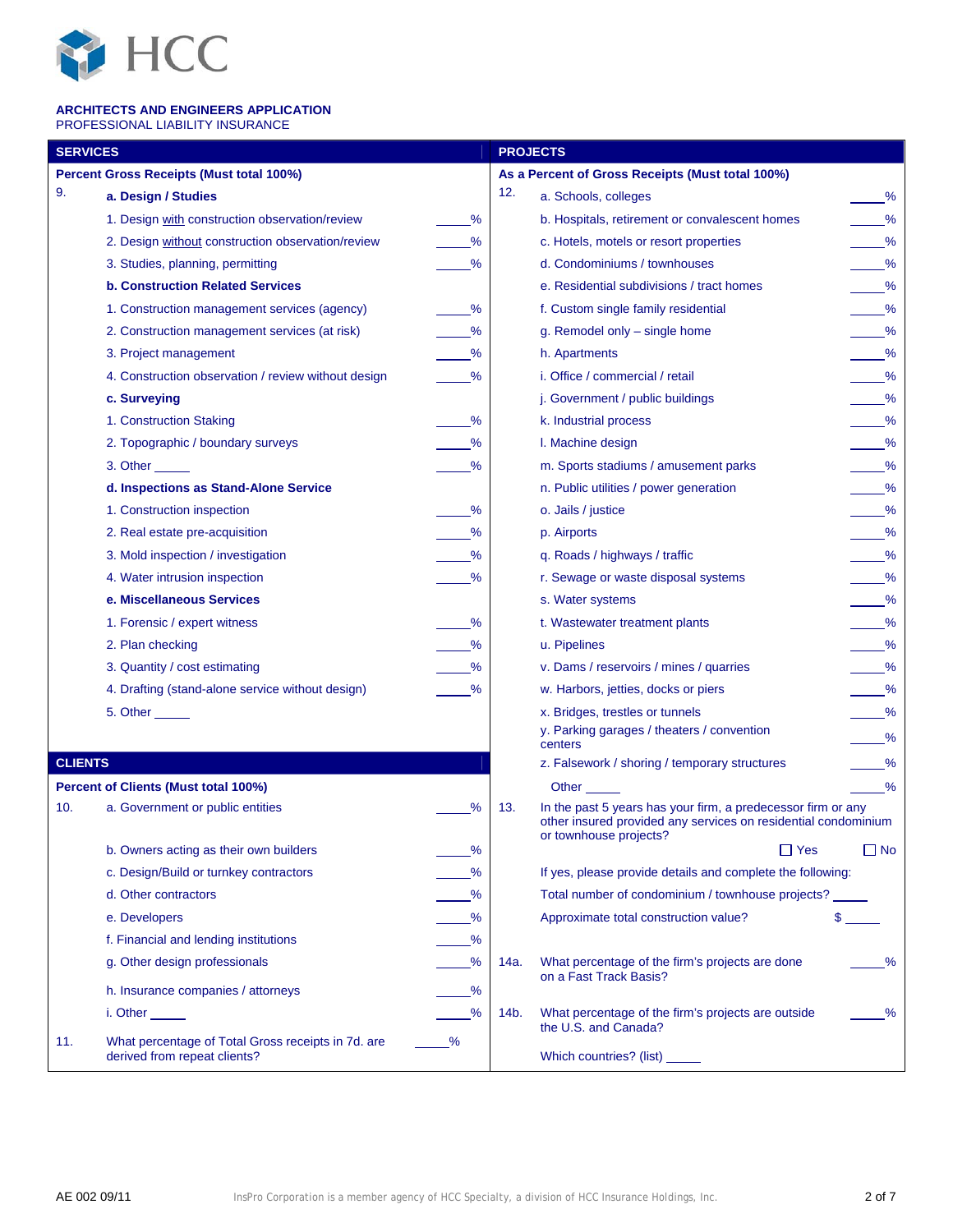

|     | <b>CONTRACTS</b>                                                                                                                                                                                                                                                        |                         |           |  |  |  |  |  |
|-----|-------------------------------------------------------------------------------------------------------------------------------------------------------------------------------------------------------------------------------------------------------------------------|-------------------------|-----------|--|--|--|--|--|
| 15. | Please specify types of contract used by the firm. (Must total 100%)                                                                                                                                                                                                    |                         |           |  |  |  |  |  |
|     |                                                                                                                                                                                                                                                                         |                         |           |  |  |  |  |  |
|     | a. Standard industry contract                                                                                                                                                                                                                                           | e. Client contract<br>℅ | ℅         |  |  |  |  |  |
|     | (AIA, EJCDC, ASFE, etc.)<br>b. Firm's own standard contract                                                                                                                                                                                                             | %<br>f. Oral agreement  | %         |  |  |  |  |  |
|     | c. Letter agreement                                                                                                                                                                                                                                                     | %<br>g. Other ______    | $\%$      |  |  |  |  |  |
|     | d. Purchase order                                                                                                                                                                                                                                                       | %                       |           |  |  |  |  |  |
| 16. | What percentage of the firm's contracts contains a Limitation of Liability clause? $\%$                                                                                                                                                                                 |                         |           |  |  |  |  |  |
|     |                                                                                                                                                                                                                                                                         |                         |           |  |  |  |  |  |
|     | <b>FINANCIAL AND OTHER INTERESTS</b>                                                                                                                                                                                                                                    |                         |           |  |  |  |  |  |
| 17. | Does the firm have any predecessor firms or related entities?                                                                                                                                                                                                           | $\Box$ Yes              | ∐ No      |  |  |  |  |  |
|     | If yes, list all pre-existing entities, including mergers and their dates of existence (below and in the grid provided on question 36).                                                                                                                                 |                         |           |  |  |  |  |  |
|     |                                                                                                                                                                                                                                                                         |                         |           |  |  |  |  |  |
|     |                                                                                                                                                                                                                                                                         |                         |           |  |  |  |  |  |
|     |                                                                                                                                                                                                                                                                         |                         |           |  |  |  |  |  |
|     | For all "yes" responses to question 18, please provide details by attachment.                                                                                                                                                                                           |                         |           |  |  |  |  |  |
| 18. | During the past 12 months has the firm or any principal:                                                                                                                                                                                                                |                         |           |  |  |  |  |  |
|     | a. Engaged in actual construction or hired a construction contractor to perform construction work?                                                                                                                                                                      | l I Yes                 | $\Box$ No |  |  |  |  |  |
|     | b. Become involved with or have ownership interest in a construction or real estate development company?                                                                                                                                                                | $\Box$ Yes              | $\Box$ No |  |  |  |  |  |
|     | c. Been employed by or an officer of any other firm, organization or political body?                                                                                                                                                                                    | l IYes                  | $\Box$ No |  |  |  |  |  |
|     | d. Derived more than 50% of last fiscal year's gross receipts from any one client?                                                                                                                                                                                      | $\Box$ Yes              | $\Box$ No |  |  |  |  |  |
|     | e. Designed a building, component or system which might be used on more than one project?                                                                                                                                                                               | $\Box$ Yes              | $\Box$ No |  |  |  |  |  |
|     | f. Become involved in the manufacture or fabrication of any component, device or system?                                                                                                                                                                                | l I Yes                 | $\Box$ No |  |  |  |  |  |
|     | g. Provided electronic date processing services for others or sold software components?                                                                                                                                                                                 | ∐ Yes                   | $\Box$ No |  |  |  |  |  |
|     | h. Been the subject of disciplinary action by authorities as a result of professional or business activities?                                                                                                                                                           | l IYes                  | $\Box$ No |  |  |  |  |  |
| 19. | a. Has the firm entered into any Joint Ventures?                                                                                                                                                                                                                        | $\Box$ Yes              | $\Box$ No |  |  |  |  |  |
|     | b. Does the firm's Joint Venture agreement provide for allocation of liabilities?                                                                                                                                                                                       | ∐ Yes                   | $\Box$ No |  |  |  |  |  |
|     | c. Does the firm require evidence of professional liability insurance from all Joint Venture members?                                                                                                                                                                   | $\Box$ Yes              | $\Box$ No |  |  |  |  |  |
| 20. | a. Does your firm or any principal, partner, officer, director or shareholder of your firm or any immediate family member of<br>any such person have an ownership interest in any entity or project for which professional services have been or are to<br>be rendered? | $\Box$ Yes              | $\Box$ No |  |  |  |  |  |
|     | b. Other than for third party claims, does your firm seek coverage for these projects?<br>If yes, an Equity Interest Supplemental Application must be submitted.                                                                                                        | $\Box$ Yes              | l I No    |  |  |  |  |  |
| 21. | Does the firm have any Abandoned Projects to be excluded from coverage?<br>If yes, an Abandoned Projects Questionnaire must be submitted.                                                                                                                               | $\Box$ Yes              | $\Box$ No |  |  |  |  |  |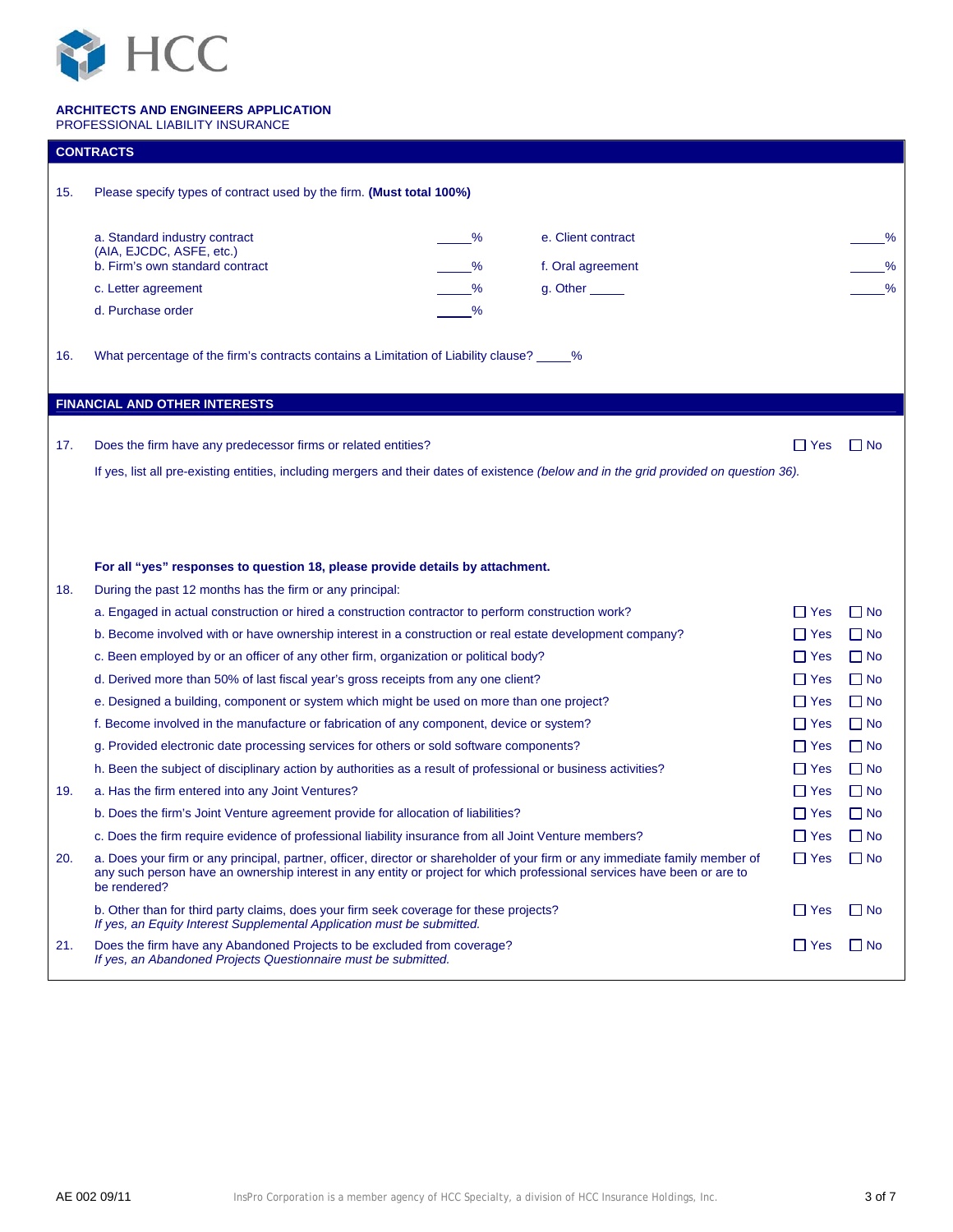

| 22. | a. Please provide, as a percentage of the Total Gross Receipts reported in Question 7d., the fees paid to the firm's subconsultants in the<br>following disciplines (Should not total 100%)               |   |                   |            |               |  |  |  |  |
|-----|-----------------------------------------------------------------------------------------------------------------------------------------------------------------------------------------------------------|---|-------------------|------------|---------------|--|--|--|--|
|     | Architecture                                                                                                                                                                                              | % | <b>Soils</b>      |            | %             |  |  |  |  |
|     | Civil                                                                                                                                                                                                     | % | <b>Structural</b> |            | $\frac{9}{6}$ |  |  |  |  |
|     | <b>Mechanical</b>                                                                                                                                                                                         | % | <b>HVAC</b>       |            | $\frac{9}{6}$ |  |  |  |  |
|     | <b>Electrical</b>                                                                                                                                                                                         | % | Other:            |            | %             |  |  |  |  |
|     | b. Describe the firm's subcontractor and subconsultant selection process:                                                                                                                                 |   |                   |            |               |  |  |  |  |
|     | c. Do you hire subcontractors to perform construction?                                                                                                                                                    |   |                   | $\Box$ Yes | $\Box$ No     |  |  |  |  |
|     |                                                                                                                                                                                                           |   |                   |            |               |  |  |  |  |
|     | If yes, please explain                                                                                                                                                                                    |   |                   |            |               |  |  |  |  |
|     | d. Are all subcontractors and subconsultants hired under a written contract?<br>$\Box$ Yes<br>e. Does the firm obtain certificates of insurance from all subcontractors and subconsultants?<br>$\Box$ Yes |   |                   |            |               |  |  |  |  |
|     | QA / QC ISSUES                                                                                                                                                                                            |   |                   |            |               |  |  |  |  |
| 23. | Does the firm have an Ownership of Documents clause in each contract of hire?                                                                                                                             |   |                   | $\Box$ Yes | $\Box$ No     |  |  |  |  |
|     | If no, what does the firm do to protect itself against reuse of its plans and specifications without knowledge or authorization?                                                                          |   |                   |            |               |  |  |  |  |
| 24. | Does the firm have a written Quality Assurance / Quality Control Program?                                                                                                                                 |   |                   |            |               |  |  |  |  |
| 25. | Does a principal check all plans before they are sent to the field?                                                                                                                                       |   |                   |            |               |  |  |  |  |
| 26. | Does the firm have an in-house program of continuing education for professional employees?                                                                                                                |   |                   |            |               |  |  |  |  |
| 27. | Has the firm participated in an Organizational Peer Review in the past five years?                                                                                                                        |   |                   |            |               |  |  |  |  |
| 28. | Please list all professional societies or associations to which the firm or members of the firm belong                                                                                                    |   |                   |            |               |  |  |  |  |
|     |                                                                                                                                                                                                           |   |                   |            |               |  |  |  |  |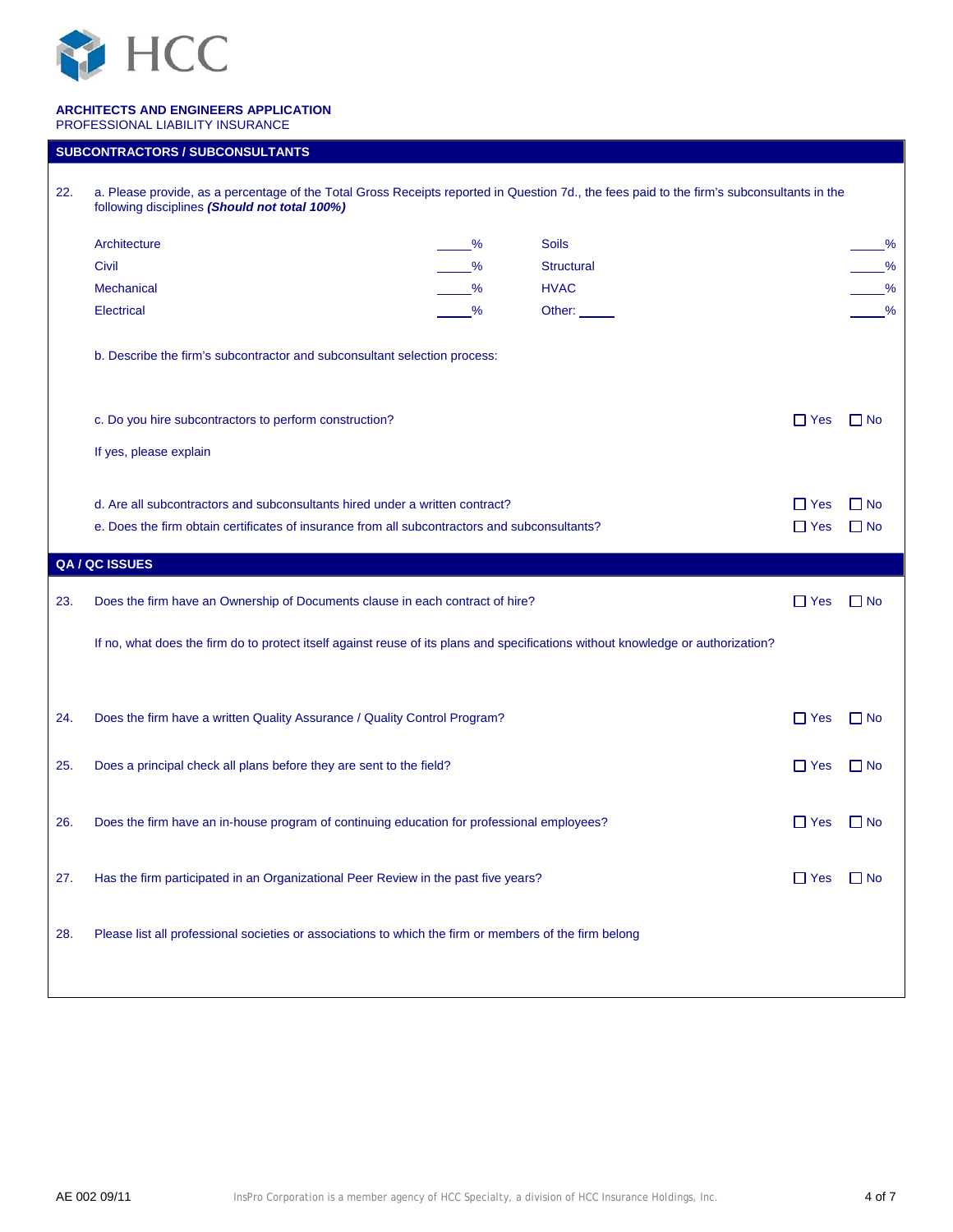

|     | <b>LIABILITY ISSUES</b>                                                                                                                                                                                                                                                                                                                                                                                                     |            |             |
|-----|-----------------------------------------------------------------------------------------------------------------------------------------------------------------------------------------------------------------------------------------------------------------------------------------------------------------------------------------------------------------------------------------------------------------------------|------------|-------------|
| 29. | a. Has the firm made adjustments or goodwill payments in any disputes involving its services?<br>If yes, please explain in detail:                                                                                                                                                                                                                                                                                          | $\Box$ Yes | l I No      |
|     | b. Have any Professional Liability claims been made against the firm or any of its members?<br>If yes, please use the Claim/Incident Information Supplement provided with this application.                                                                                                                                                                                                                                 | $\Box$ Yes | l I No      |
|     | c. Does the firm or any of its members have any knowledge of prior acts, errors or omissions which might reasonably be<br>expected to give rise to a claim under this insurance?<br>If yes, please explain in detail:                                                                                                                                                                                                       | $\Box$ Yes | l I No      |
|     | d. Does the firm or any of its members have knowledge of any deficiencies, property damage or bodily injury whether<br>actual or alleged, in connection with projects for which the firm has performed professional services?<br>If yes, please explain in detail:                                                                                                                                                          | I I Yes    | <b>FINO</b> |
|     | e. Does the firm have any pending dispute concerning the payment of fees to the firm for services rendered?<br>If yes, please explain in detail:                                                                                                                                                                                                                                                                            | I l Yes    | I I No      |
|     | f. Does the firm or any of its members have any knowledge of any circumstance, incident, situation, accident condition or<br>unresolved job controversy or other matter which might hive rise to a claim under this insurance?<br>If yes, please explain in detail:                                                                                                                                                         | $\Box$ Yes | l I No      |
|     | g. Has the firm or any of its members testified, provided expert testimony or given a deposition or statement in any<br>disputes or proceedings where claim has been made or suit filed against any party to the work or project where the firm<br>provided professional services?<br>If yes, please explain in detail:                                                                                                     | I l Yes    | l I No      |
|     | h. Has the firm or any of its members given notice to any other Professional Liability underwriter or any actual or alleged<br>act, error, omission, deficiency, property damage or bodily injury, circumstance, incident, situation, accident, unresolved<br>job controversy or fee dispute which could result in a claim?<br>If yes, please use the Claim/Incident Information Supplement provided with this Application. | I I Yes    | l I No      |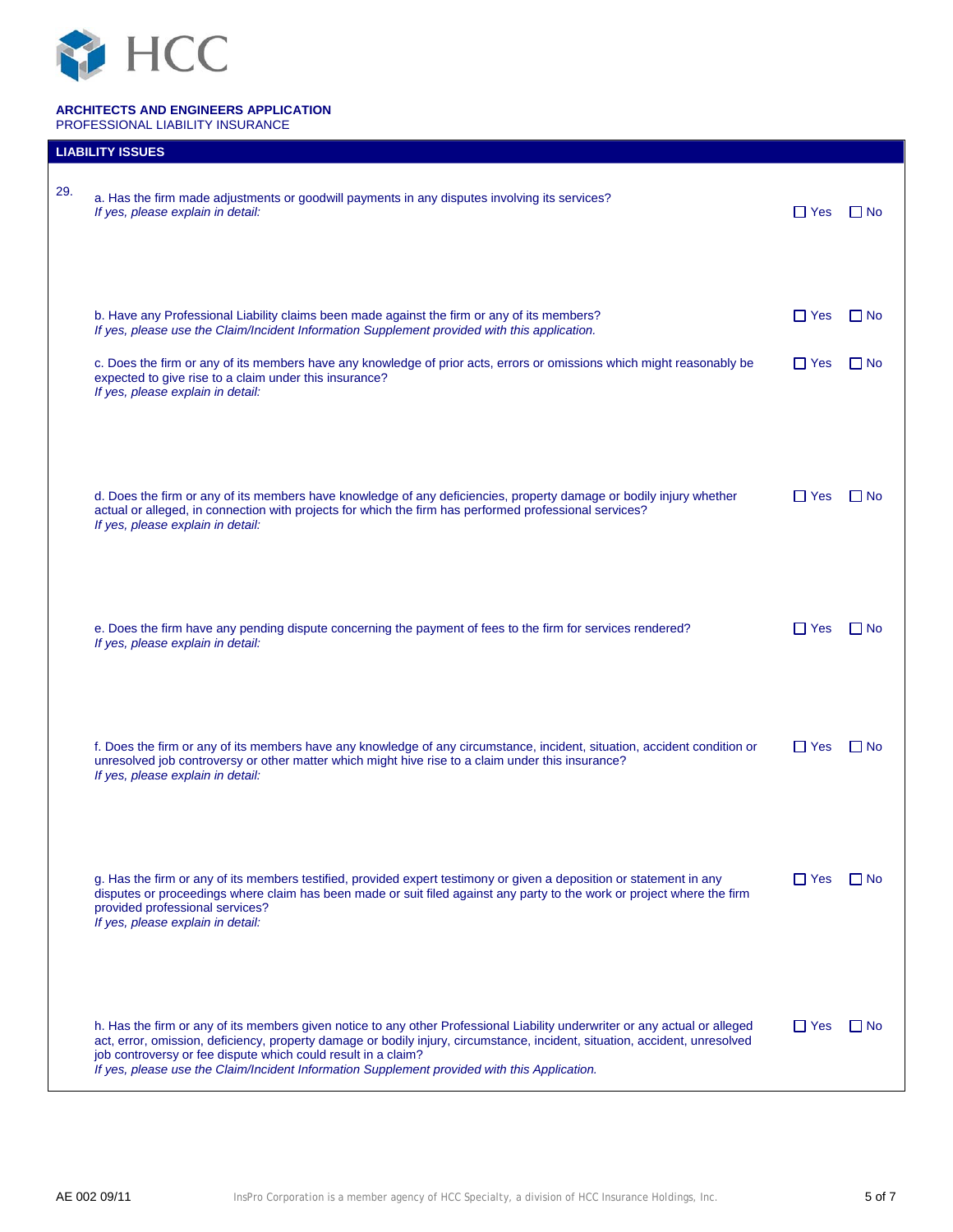

|                | <b>INSURANCE HISTORY</b>                                                                                                                                                                      |      |             |                                                                      |                                                                                                  |                    |  |                                      |           |  |
|----------------|-----------------------------------------------------------------------------------------------------------------------------------------------------------------------------------------------|------|-------------|----------------------------------------------------------------------|--------------------------------------------------------------------------------------------------|--------------------|--|--------------------------------------|-----------|--|
| 30.            | Has any insurer cancelled or refused to renew any similar insurance issued to the firm or any of its members?<br>$\Box$ Yes<br>If yes, please explain in detail:                              |      |             |                                                                      |                                                                                                  |                    |  |                                      | $\Box$ No |  |
|                |                                                                                                                                                                                               |      |             |                                                                      |                                                                                                  |                    |  |                                      |           |  |
| 31.            | Are you currently insured under a Professional Liability Policy?<br>If yes, please detail Professional Liability insurance for the past five years. Show current policy and prior four years. |      | $\Box$ Yes  | $\Box$ No                                                            |                                                                                                  |                    |  |                                      |           |  |
| <b>COMPANY</b> |                                                                                                                                                                                               |      | <b>TERM</b> | <b>LIMIT</b>                                                         |                                                                                                  | <b>DEDUCTIBLE</b>  |  |                                      |           |  |
|                |                                                                                                                                                                                               |      |             |                                                                      |                                                                                                  |                    |  |                                      |           |  |
|                |                                                                                                                                                                                               |      |             |                                                                      |                                                                                                  |                    |  |                                      |           |  |
|                |                                                                                                                                                                                               |      |             |                                                                      |                                                                                                  |                    |  |                                      |           |  |
|                |                                                                                                                                                                                               |      |             |                                                                      |                                                                                                  |                    |  |                                      |           |  |
|                |                                                                                                                                                                                               |      |             |                                                                      |                                                                                                  |                    |  |                                      |           |  |
|                |                                                                                                                                                                                               |      |             |                                                                      |                                                                                                  |                    |  |                                      |           |  |
|                | Retroactive date on current policy:                                                                                                                                                           |      |             |                                                                      |                                                                                                  |                    |  |                                      |           |  |
| 32.            |                                                                                                                                                                                               |      |             | Please provide current General Liability policy information:         |                                                                                                  |                    |  |                                      |           |  |
| <b>COMPANY</b> |                                                                                                                                                                                               |      | <b>TERM</b> | <b>LIMIT</b>                                                         |                                                                                                  | <b>DEDUCTIBLE</b>  |  | <b>PREMIUM</b>                       |           |  |
|                |                                                                                                                                                                                               |      |             |                                                                      |                                                                                                  |                    |  |                                      |           |  |
|                |                                                                                                                                                                                               |      |             |                                                                      |                                                                                                  |                    |  |                                      |           |  |
|                |                                                                                                                                                                                               |      |             |                                                                      |                                                                                                  |                    |  |                                      |           |  |
|                |                                                                                                                                                                                               |      |             |                                                                      |                                                                                                  |                    |  |                                      |           |  |
| 33.            |                                                                                                                                                                                               |      |             | If yes, provide a copy of the Declarations and answer the following: | Is your firm currently insured under a separate, Project Specific professional liability policy? |                    |  | $\Box$ Yes                           | $\Box$ No |  |
|                | <b>Project Name</b>                                                                                                                                                                           | Fees |             | <b>Insurer</b>                                                       | Limit / Deductible                                                                               | <b>Policy Term</b> |  | <b>Ext Reporting Period (months)</b> |           |  |
|                |                                                                                                                                                                                               |      |             |                                                                      |                                                                                                  |                    |  |                                      |           |  |
|                |                                                                                                                                                                                               |      |             |                                                                      |                                                                                                  |                    |  |                                      |           |  |
|                |                                                                                                                                                                                               |      |             |                                                                      |                                                                                                  |                    |  |                                      |           |  |
|                |                                                                                                                                                                                               |      |             |                                                                      |                                                                                                  |                    |  |                                      |           |  |
|                |                                                                                                                                                                                               |      |             | <b>REQUIRED ADDITIONAL INFORMATION (Must be submitted)</b>           |                                                                                                  |                    |  |                                      |           |  |
|                |                                                                                                                                                                                               |      |             |                                                                      |                                                                                                  |                    |  |                                      |           |  |
| 34.            |                                                                                                                                                                                               |      |             | Please submit the following information along with this application: | a. Current claims history/Insurance Company loss summary for the past five years.                |                    |  |                                      |           |  |
|                |                                                                                                                                                                                               |      |             |                                                                      |                                                                                                  |                    |  |                                      |           |  |
|                | b. Resumes of key licensed design professionals on staff.<br>c. List of ten largest projects over the past three years or current form 254.                                                   |      |             |                                                                      |                                                                                                  |                    |  |                                      |           |  |
|                | d. Firm's brochure                                                                                                                                                                            |      |             |                                                                      |                                                                                                  |                    |  |                                      |           |  |
|                |                                                                                                                                                                                               |      |             |                                                                      |                                                                                                  |                    |  |                                      |           |  |
| 35.            |                                                                                                                                                                                               |      |             |                                                                      | The firm would like a quotation based on the following limit(s) and deductible(s):               |                    |  |                                      |           |  |
|                |                                                                                                                                                                                               |      | Limit       |                                                                      | <b>Deductible</b>                                                                                |                    |  |                                      |           |  |
|                |                                                                                                                                                                                               |      |             |                                                                      |                                                                                                  |                    |  |                                      |           |  |
|                |                                                                                                                                                                                               |      |             |                                                                      |                                                                                                  |                    |  |                                      |           |  |
|                |                                                                                                                                                                                               |      |             |                                                                      |                                                                                                  |                    |  |                                      |           |  |
|                | NOTE: For deductibles of \$50,000 or more, please enclose a copy of the firm's balance sheet and income statement for the most<br>recent fiscal year.                                         |      |             |                                                                      |                                                                                                  |                    |  |                                      |           |  |